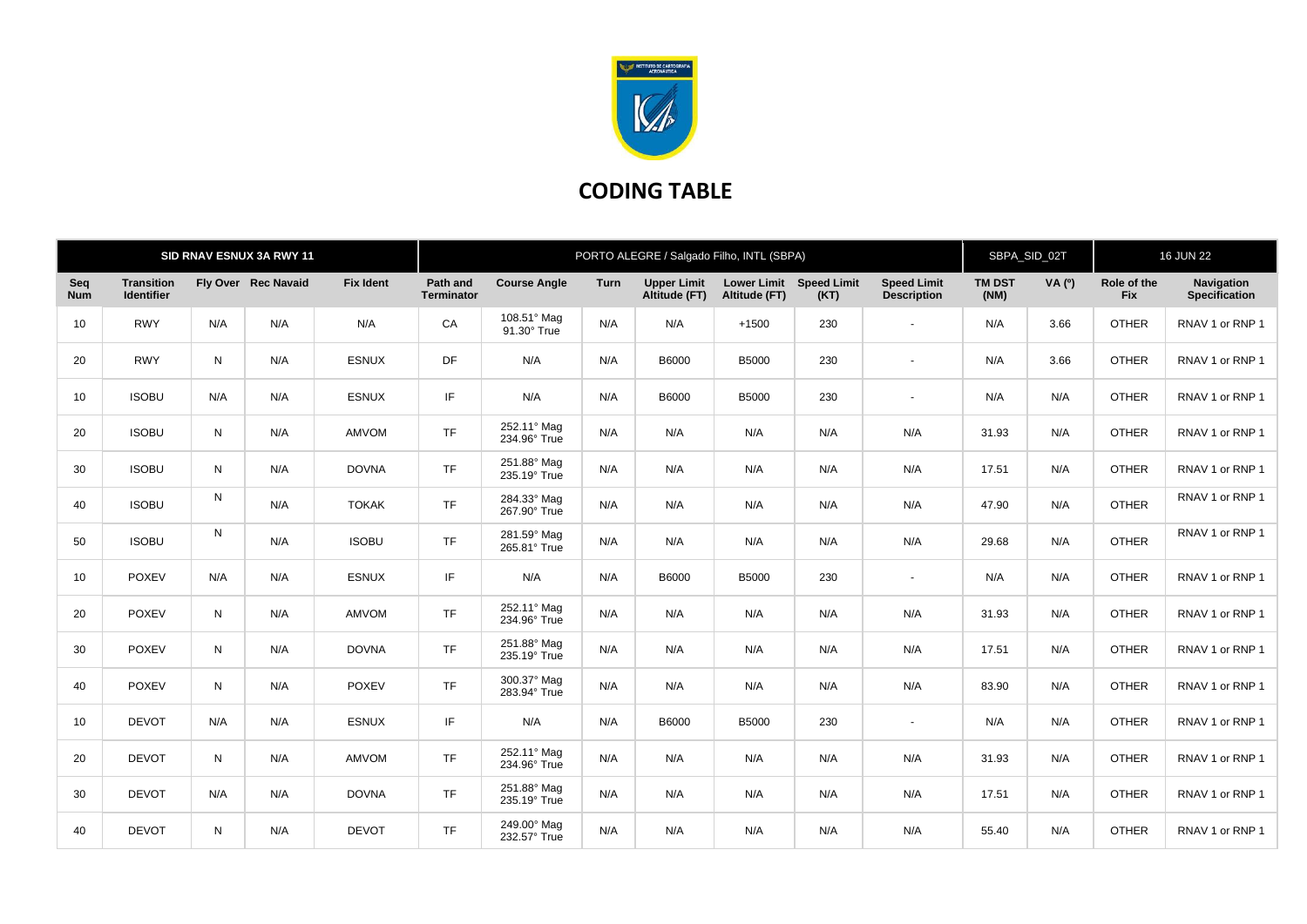| 10 | <b>TEMEK</b> | N | N/A | <b>ESNUX</b> | IF        | N/A                         | N/A | <b>B6000</b> | <b>B5000</b> | 230 | $\overline{\phantom{a}}$ | N/A   | N/A | <b>OTHER</b> | RNAV 1 or RNP 1 |
|----|--------------|---|-----|--------------|-----------|-----------------------------|-----|--------------|--------------|-----|--------------------------|-------|-----|--------------|-----------------|
| 20 | <b>TEMEK</b> | N | N/A | <b>EDSEP</b> | <b>TF</b> | 242.82° Mag<br>225.68° True | N/A | N/A          | N/A          | N/A | N/A                      | 25.87 | N/A | <b>OTHER</b> | RNAV 1 or RNP 1 |
| 30 | <b>TEMEK</b> | N | N/A | <b>TEMEK</b> | <b>TF</b> | 242.63° Mag<br>225.85° True | N/A | N/A          | N/A          | N/A | N/A                      | 6.51  | N/A | <b>OTHER</b> | RNAV 1 or RNP 1 |
| 10 | <b>KEKAR</b> | N | N/A | <b>ESNUX</b> | IF        | N/A                         | N/A | B6000        | <b>B5000</b> | 230 | $\overline{\phantom{a}}$ | N/A   | N/A | <b>OTHER</b> | RNAV 1 or RNP 1 |
| 20 | <b>KEKAR</b> | N | N/A | <b>UDOGO</b> | <b>TF</b> | 285.51° Mag<br>268.36° True | N/A | N/A          | $+10000$     | N/A | N/A                      | 21.79 | N/A | <b>OTHER</b> | RNAV 1 or RNP 1 |
| 30 | <b>KEKAR</b> | N | N/A | PA059        | <b>TF</b> | 306.93° Mag<br>290.06° True | N/A | N/A          | N/A          | N/A | N/A                      | 17.18 | N/A | <b>OTHER</b> | RNAV 1 or RNP 1 |
| 40 | KEKAR        | N | N/A | <b>KEKAR</b> | <b>TF</b> | 306.91° Mag<br>290.19° True | N/A | N/A          | N/A          | N/A | N/A                      | 62.09 | N/A | <b>OTHER</b> | RNAV 1 or RNP 1 |
| 10 | <b>SUSKI</b> | N | N/A | <b>ESNUX</b> | IF        | N/A                         | N/A | B6000        | <b>B5000</b> | 230 | $\overline{\phantom{a}}$ | N/A   | N/A | <b>OTHER</b> | RNAV 1 or RNP 1 |
| 20 | <b>SUSKI</b> | N | N/A | <b>UDOGO</b> | <b>TF</b> | 285.51° Mag<br>268.36° True | N/A | N/A          | $+10000$     | N/A | N/A                      | 21.79 | N/A | <b>OTHER</b> | RNAV 1 or RNP 1 |
| 30 | <b>SUSKI</b> | N | N/A | PA058        | <b>TF</b> | 323.11° Mag<br>306.23° True | N/A | N/A          | N/A          | N/A | N/A                      | 19.65 | N/A | <b>OTHER</b> | RNAV 1 or RNP 1 |
| 40 | <b>SUSKI</b> | N | N/A | <b>SUSKI</b> | <b>TF</b> | 322.94° Mag<br>306.18° True | N/A | N/A          | N/A          | N/A | N/A                      | 23.85 | N/A | <b>OTHER</b> | RNAV 1 or RNP 1 |